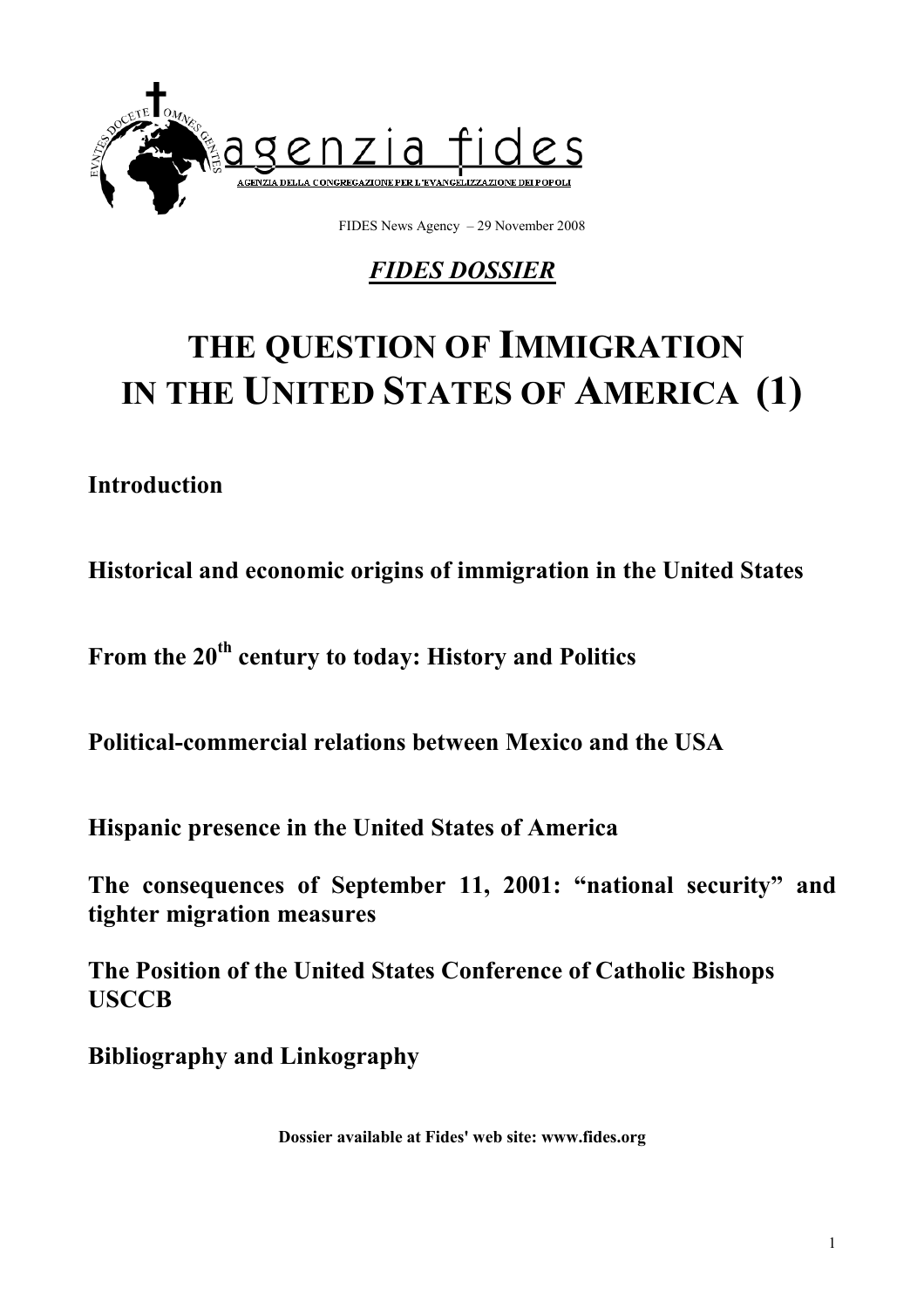#### **Introduction**

**Vatican City (Agenzia Fides) –** This first Fides Dossier on the Question of Immigration in the United States of America, opens with an overall view; an illustration of the socio-economic situation in the country which have encouraged immigration since the first settlements and an analysis of the policies employed over the years to regulate a vast movement of people, will precede the examination of a far more complex situation today, with the country facing enormous migratory challenges of the new millennium, lacking the necessary legislation, and in the grip of serious economic crisis and widespread social malcontent.

With regard to tougher measures taken in recent years to regulate the migratory immigration, an emblematic case is the situation on the US-Mexico border, where the latest strategies of closure culminated in the approval by the US Congress of a proposal to build a 700 mile wall along the border. The United States Catholic Bishops' Conference, together with the whole local Catholic community, has firmly condemned the ineffectiveness and violence of these measures. For many years the Catholic Bishops of America have strenuously fought for migrants and against systems of repression, actively involved in promoting immigration reforms which encourage legality and respect for human rights.

#### **Historical and economic origin of immigration in the United States**

" I have had various ad limina visits from Bishops of Central America and also from South America, and I have seen the breadth of this problem, especially the serious problem of the breakup of families. And this is really dangerous for the social, moral and human fabric of these Countries. However, it is necessary to distinguish between measures to be taken straight away and long-term solutions. The fundamental solution is that there should no longer be any need to emigrate because there are sufficient jobs in the homeland, a self-sufficient social fabric, so that there is no longer any need to emigrate […].And I would also like to speak to the President on this point, because it is above all the United States that must help these countries to develop. […]Then, short-term measures: it is very important to help families in particular. In the light of the conversations I have had with Bishops about the main problems, it appears that families should be protected rather than destroyed. What can be done should be done". Pope Benedict XVI said this during a transatlantic flight to the United States on 15 April 2008 in an interview, in response to a question posed by Mexican journalist Andrés Leonardo Beltramo Alvarez about "the increasing anti-immigration movement in society: the situation of immigrants is marked by forms of precariousness and discrimination"

Great migratory movements are extremely complicated processes, necessary painful and, sad to say, inevitable. Although the long term goal, as Benedict XVI underlined, should be to ensure no one is forced to leave his or her homeland because of dire need, hunger or poverty, the urgency of the issue demands immediate resolutions and decisive measures. The past of the United States and its present day complexity demands serious attention, in terms of history, geography, society, economy. Immigration is a constitutive element in the United States of America, a country of continual change and rich in economic and social contents still globally decisive. Always a desired destination, for the past four centuries the United States has represented a pole of attraction for peoples in crisis, men and women who decided to abandon their homeland for various reasons, including political persecution, religious intolerance, or the natural desire to survive or to improve one's destiny.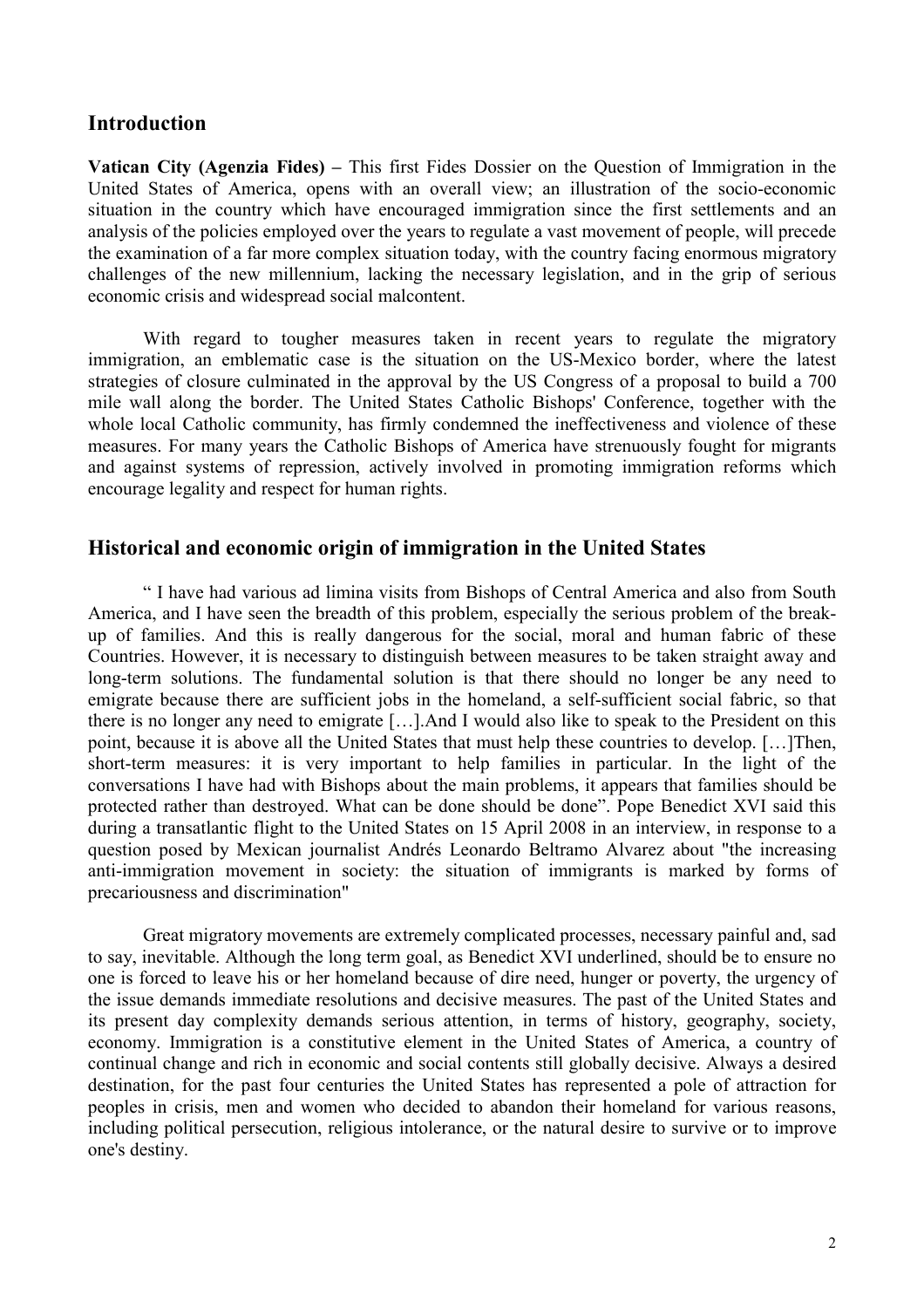Migratory waves have happened over a wide span of time, stretching from the epoch of the colonies down to today, in a country still in need of satisfactory immigration reforms.

If the "American myth" existed substantially during the entire migratory experience, as we see from literature and cinema which narrated its essential traits, it cannot be denied that also for the history of the United States, immigration represented a founding period. From 1892 to 1954 (when it ended), the principal port of arrival and sorting centre for immigrants to the United States was Ellis Island, the island in the port of New York – today a permanent Immigration Museum - where in those years more than twenty million would-be immigrants were carefully examined by police officers and medical doctors to ascertain the physical fitness required for entrance to the country.

The multiethnic, multiracial, multicultural society of America today cannot and must not forget that she is the result of a process of *nation building* which was far from easy. Looking at events from the earliest times it is helpful to note that the native peoples of those territories which are today the United States and Canada were not geographically stable, they were not farmers, for the simple reason that they had no notion of private property: land – for the American Indians - was essentially a collective good. And with a false and dramatic distortion of the significance, European settlers in the new territories, considered north America a no-man's land, an 'empty' region which could and should be built up, cultivated and reshaped at will and according to the needs and the ustoms of the new arrivals.

From the early 1700s, migratory waves began to flow towards the New World mainly from England. Whole families as well as individuals, most of them poor, decided to make the Atlantic crossing filled with hope; many, unable to pay for the journey, borrowed the money promising to pay the debt with labour, in forced servitude combined indifferently with desperation, desire, and urgent need of a better future. This sort of more or less voluntary servitude was soon replaced with deportation en masse of Africans from the colonies, but despite this guaranteed free slave labour, the immigration phenomenon continued to grow as time passed with new motivations and new circumstances, such as the quest for political or religious freedom for many fleeing oppression and revolutions, and the great economic opportunities which those lands appeared to offer. The eighteenth century was in this sense a most important one for European immigration especially, but not only: between 1814 and 1860 almost 5 million people arrived in the United States from the United Kingdom, Germany, Norway, countries which encouraged the exodus of farmers and craftsmen, whose conditions had degenerated due to strong demographic pressure, major economic changes, the industrial revolution, which had left those sectors in crisis. What is more, for the countries of origin immigration was a safety valve for social tension.

Besides movements from Europe, in those years there were consistent Asian migrations mainly from China and Japan. However post-colonial American society was unwilling to accept diversity and change: at the beginning of the 1800s at least three quarters of the population was of white, Anglo-Saxon, protestant (WASP) descent, and the arrival of persons of a different ethnic origin, for example Asians, gave rise to aversion among the majority, provoking social hatred. Nativists formed movements calling for immigration restrictions and more rigid rules for obtaining citizenship. In 1845, for example, the Native American Party unsuccessfully proposed that immigration of Catholics should be prohibited, while other organisations called for Catholics to be banned from public responsibilities. Chinese immigrants were tolerated as long as they supplied the labour necessary for building transcontinental railways, but as soon as they tried to move into other sectors they were regarded as dangerous rivals and even provoked intimidation and lynching.

In those same years of the second half of the  $18<sup>th</sup>$  century, while Mexico was defeated in a war with the United States (1846-1848), and the border between the two countries was moved further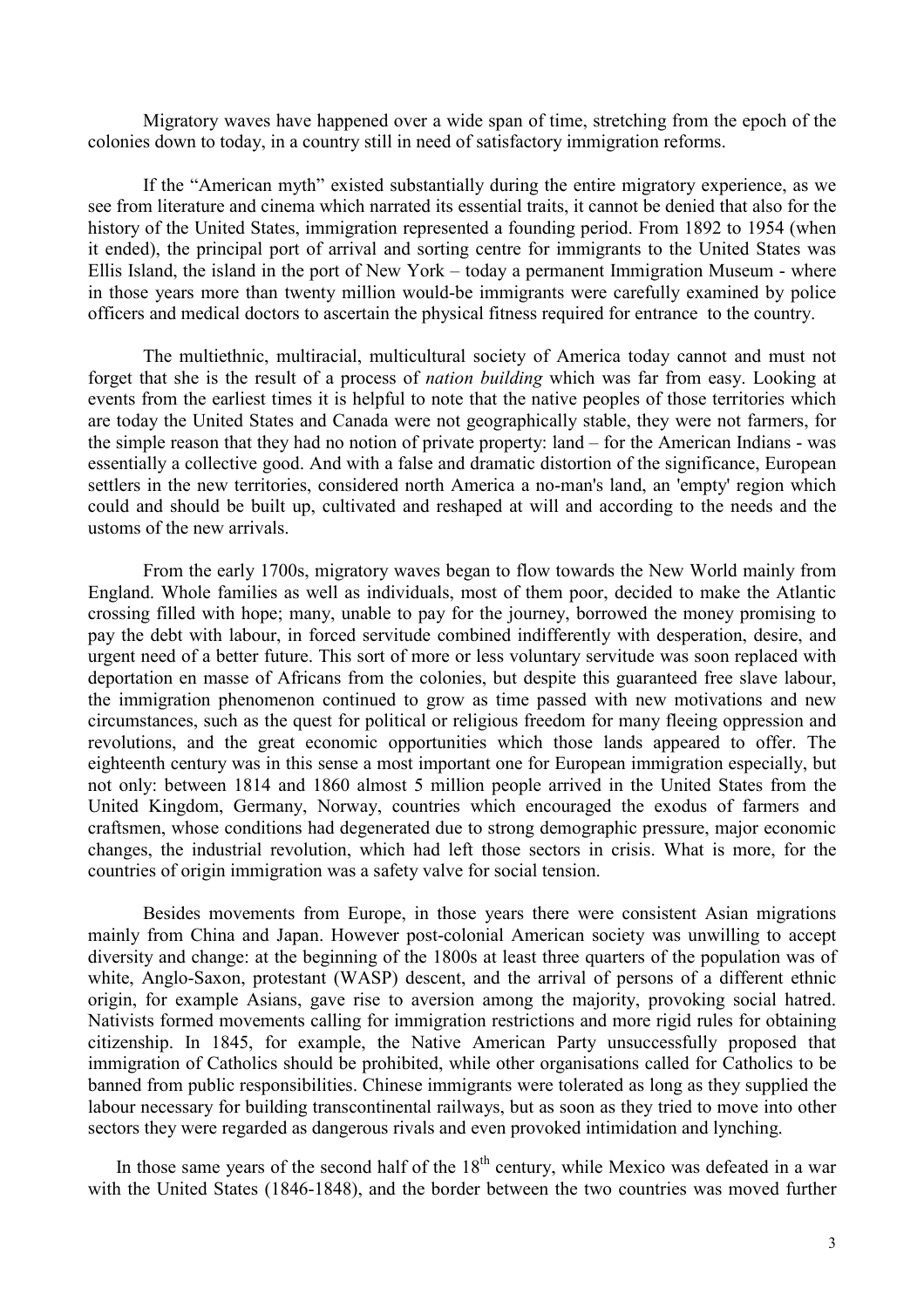south, part of the territory and about 80,000 Mexicans passed under new rule. Nevertheless the people never became really integrated: the Mexicans were immediately robbed of their land almost systematically, despite the fact that land possession had been guaranteed by the treaty of Guadalupe Hidalgo, which marked the end of the war. Mexicans, for the WASP, were second class whites, not fully "civilised", and therefore liable to discrimination and abuse. The vicinity of the two countries was to mark a massive migratory flow northwards - which still continues today, with alternate vicissitudes – with a movement which makes headlines in news reports on illegal immigration, injustice, abuse and violation of the human rights of migrants.

## **From the 20th century to today: History and Politics**

Steam at the end of the 1800s, drastically shortened oceanic distances allowing the arrival in America of immigrants from the East, from the Mediterranean, from southern and eastern Europe. In general, the migratory flows of  $20<sup>th</sup>$  century reflect the great movements of world populations. Firstly, from the last decade of the 1800 until the outbreak of World War I, immigration en masse from southern and eastern Europe, which in a few years brought 15 million people to the United States. Most of these were unskilled workers, unemployed in their own country, attracted by the industrial boom in the New World, and whose countries of origin encouraged emigration. In the meantime, religious persecution in the early 1900s drove Jews to leave Russia and eastern Europe, Armenians to flee the Ottoman Empire to escape genocide. The same was true for Mexicans fleeing a Revolution, and offered refuge in the United States. For Asians things went differently: the Chinese were officially excluded in 1882 with the *Chinese Exclusion Act,* while the Japanese landed on Angel Island immigration station in the Bay of San Francisco.

Between 1880 and 1930, more than 27 million people entered the United States, about 20 million of these through Ellis Island.

There were concrete work opportunities mainly in the urban contexts of the North East where immigrants were massively employed in building and industry. In oil, chemical and rubber plants, two thirds of the labour force was non-American; and in the steel, textiles, building and meat canning industries, immigrants worked back-breaking hours. In those years, Ellis Island opened the gates of the great cities of America: in the first two decades of the 1900s, the population of New York increased by 2 million, while other remarkable metropolitan metamorphosis took place. The arrival en masse of southern and eastern Europeans, with different cultures, languages and customs, however, plunged American society into crisis, exasperating intolerance and restricting the model par excellence of whites of Anglo Saxon protestant origin. In 1924 new migrant selection rules were introduced and a system of quota immigration per country was started.

In those years the Catholic community in the United States began to provide assistance for migrants and refugees. At the beginning of the  $20<sup>th</sup>$  century this assistance was organised at the local diocesan and parish level, but by 1920, under the auspices of the National Catholic Welfare Conference (NCWC), the Catholic Bishops of the United States had set up an Immigration Department at the national level. Between 1920 and 1930, the Department, present also on Ellis Island, had already assisted over 100,000 immigrants and after World War II and the approval in 1948 of the *Displaced Persons Admissions Act* (a law which admitted refugees), the local Catholic community guaranteed assistance and all the necessary services to over 100,000 European refugees.

As regards to the border with Mexico, already in the early 1900s Mexican workers began to arrive in south western states offering cheap labour mainly in the farming sector. The US government encouraged this "informal" temporary, illegal immigration, since it was functional for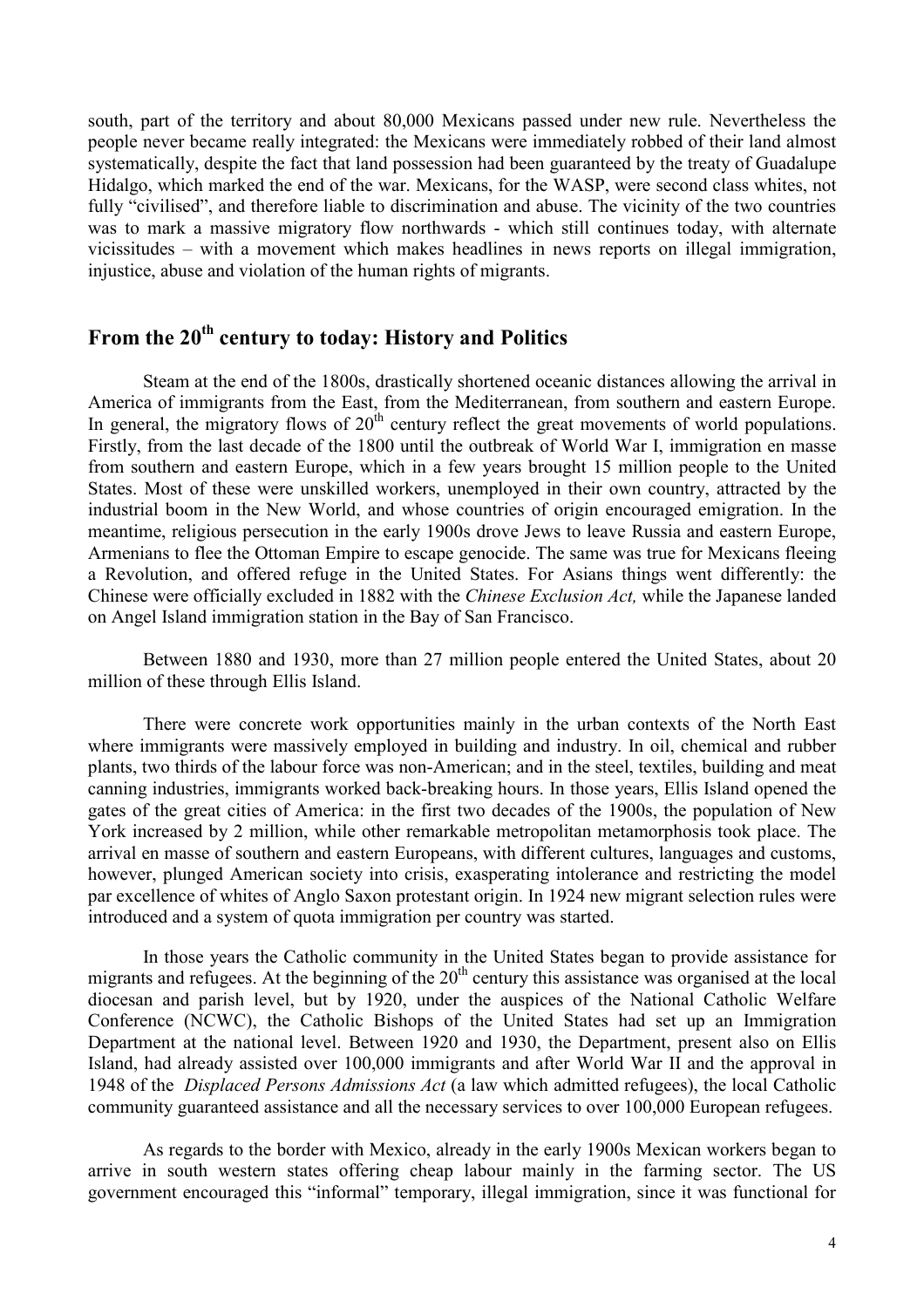the country's economy, particularly in the years when war enlisted soldiers from the nation's labour force. Just after it had entered the war in 1942, the United States signed a first agreement with Mexico *Bracero Program* (*bracero* meaning "farm worker", or more precisely. "temporary farm worker"), which regulated the entrance of Mexican workers who, at least formally, were guaranteed a minimum wage and acceptable living conditions. At the end of the war, the flow ebbed, stopping altogether in December 1947, once the demobilisation of the armed forces was complete.

Nevertheless temporary Mexican workers continued to enter the United States, especially at harvest time. The absence of an official agreement between the two countries, due to the excessively low minimum wage proposed by Washington, was never a real impediment, and the cunning of land owners was undeterred even when the Mexican authorities refused to issue visas for the United States. One example: in October 1948: due to a scarcity of pickers, cotton in Texas was rotting. The border police allowed about 7,000 Mexicans to cross the frontier at El Paso; they stopped them because they had no papers and then released them taking their identity on word and sent them to federal labour offices, where they were distributed to the plantations: the needs of the economy dictated law and federal norms had to adapt. Similar situations arose with the War in Korea (1950-1953), and illegal immigrant workers were repatriated every time there were periods of recession, or a return of the soldiers. This is the case of the historic " *wetback* operation " (*wetback*: an illegal migrant who swam across the Rio Grande into Texas), started in 1954 under President Eisenhower, which led to the forced repatriation of over one million illegal Mexican workers: the moment American citizens were out of work, rather than a resource for the economy, illegal Mexican workers were seen as a threat.

With changes in the global political arrangement, the country's new needs and no few complications due to the Cold War, in 1965, under President Lyndon Johnson, the quota system was abrogated and replaced with a new immigration law, the *Hart-Celler Act*, with socially and economically different criteria, such as family reunification, investment capacity, diploma of studies or profession. Those were the difficult years of the war in Vietnam, the fall of Saigon (1975), the overthrowing of the Pol Pot regime in Cambodia (1979), of dictatorships in Latin America. About 400,000 Vietnamese, Laotians and Cambodians sought refuge in the United States; and roughly the same number of anti-Castro Cubans requested and received asylum in the United States between 1965 and 1980. In the 1950s the Catholic Church in the US and its Immigration Department assisted numerous migrants with legal assistance and the process of visa and citizenship documentation, until finally, after the establishment of the United States Catholic Conference (USCC) in 1965, a Department for migration and refugees was opened, today the Migration and Refugee Services (MRS), which also dealt with protection for political refugees with a special office in Miami for migrants and refugees from Cuba and Haiti. By 1975 in dioceses across the nation, the MRS had assisted at least 800,000 refugees.

In the meantime, in keeping with the new ways of world politics, in 1980, under President Carter, came the approval of the *Refugee Act* which lowered the annual immigrant maximum but allowed a reserved quota for refugees, introducing for the first time in the United States the right of asylum, according to the definition formulated by the United Nations Organisation, a right recognised not only to persons in another country but also those already living in the country, in some cases illegally. Despite the good intention, the *Refugee Act* was labelled with partiality: in 1992, 96 per cent of asylum requests from Cuban refugees were accepted, compared with only 11 per cent of requests coming from Haitians, probably because of the non Communist nature of Haiti's authoritarian regime. A sort of "contingent ethics", we might say, due to the economic, political and social circumstances of the times.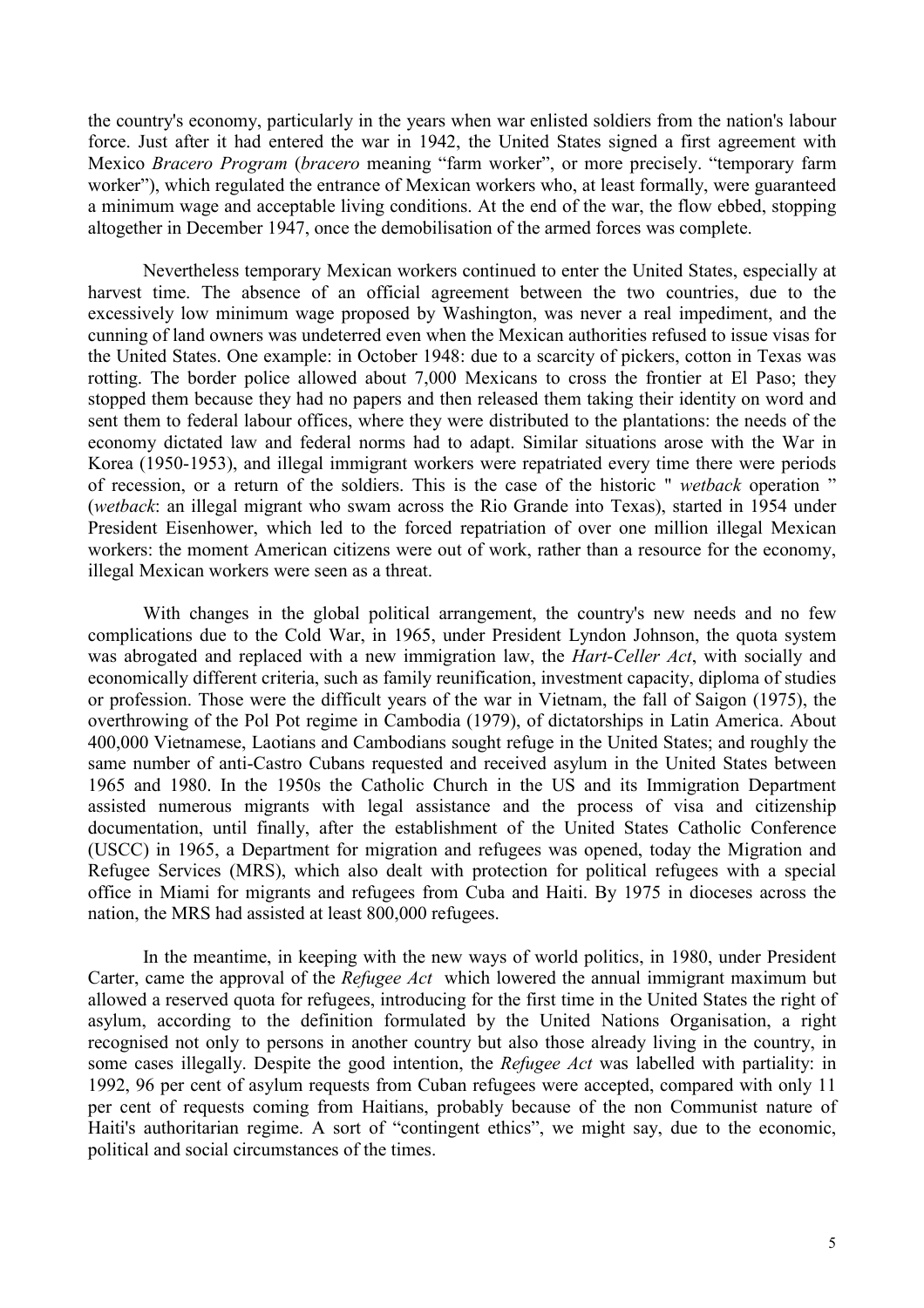The times of unlimited immigration were over. But the necessity to open the borders was felt once again; in 1990, the *Immigration Act* raised the annual maximum entrance number and instituted a visa assignment lottery, with a quota of what were termed "diversity visas", also to help those countries under-represented in migratory flows until then. Restrictions on HIV virus carriers and members of a Communist Party were lifted and knowledge of the English language was no longer an indispensable prerequisite; on the other hand the new regulations substantially increased funds to reinforce Border Patrol, a first sign of the harsher immigration policies to come.

#### **Political and commercial relations between Mexico and the United States**

The exponential growth of the Hispanic presence in the United States in the last thirty years of the 20<sup>th</sup> century– circa 300 per cent, between 1970 and 2000 - met with no little concern in the US government and in public opinion. Certainly the nature and dimension of the US-Mexico land border rendered this flow unending, and the steady increase in the numbers of illegal immigrants demonstrated that effective control was impossible. On the other hand, not even the institution of a free-trade area sanctioned by the North American Free Trade Agreement (NAFTA) in force since 1 January 1994, to regulate goods and capital, said anything about the circulation of persons, or did anything to find a solution to the problem of migrants. Indeed, precisely in the 1990s, the competition of multinational companies and a capitalistic agriculture, inflicted a severe blow on Mexico's economy, causing a rise in the unemployment rate, a substantial drop in industry wage levels and economic growth at minimum terms. The NAFTA, intended to bridle these tendencies, on the contrary, encouraged them.

The agreement enabled large US companies to rely for the assembly of their products on Mexican workers called *maquiladoras*. The parts are imported from the US into Mexico in these factories from which – in a regime of total fiscal exemption - the end product is exported. Work is intense, at a minimum cost for the company owners - usually American - and seriously lacking in respect for the rights and security of the workers involved, obviously Mexican. Women, the highest percentage, have no special rights not even in pregnancy, with obvious repercussions on the health of mother and child; the factories are mostly close to the US border, mainly in the Mexican states of in Baja California, Sonora, Chihuahua, with evident convenience for the company owner's transport costs, but with a devastating social and environmental impact for the communities involved. The *maquiladoras* produce toxic waste, which affects first of all, the workers at a high percentage, and secondly whole towns or cities where the plants are situated. Over the years tons of toxic waste have been released, the water is polluted and concentrations of gas and environmental disasters are a constant threat. The insecurity to which the workers at these plants are exposed is maximum, and the consumption of alcohol and drugs has increased, perhaps also to support the incessant working schedule, as well as repeated violation of human dignity. Community services, schools, nurseries, healthcare structures, housing, are insufficient. Crime has increased, especially drug trafficking, and this was confirmed with the cases of Tijuana in Baja California and Ciudad Juarez in the state of Chihuahua. Border towns and the *maquiladoras* themselves, became, as the years passed, a major human trafficking crossroads and the first step in the flight northwards.

#### **The Hispanic presence in the United States of America**

Since the last century, the flow between Mexico and the United States has been undoubtedly the most impressive and inestimable migratory movement experienced by the two countries, respectively of emigration and immigration. Today this movement continues, in the certainty that, despite obstacles, suffering, struggle for human rights, for US entrepreneurs and for their country illegal immigration from Mexico has always represented a precious reserve of labour force.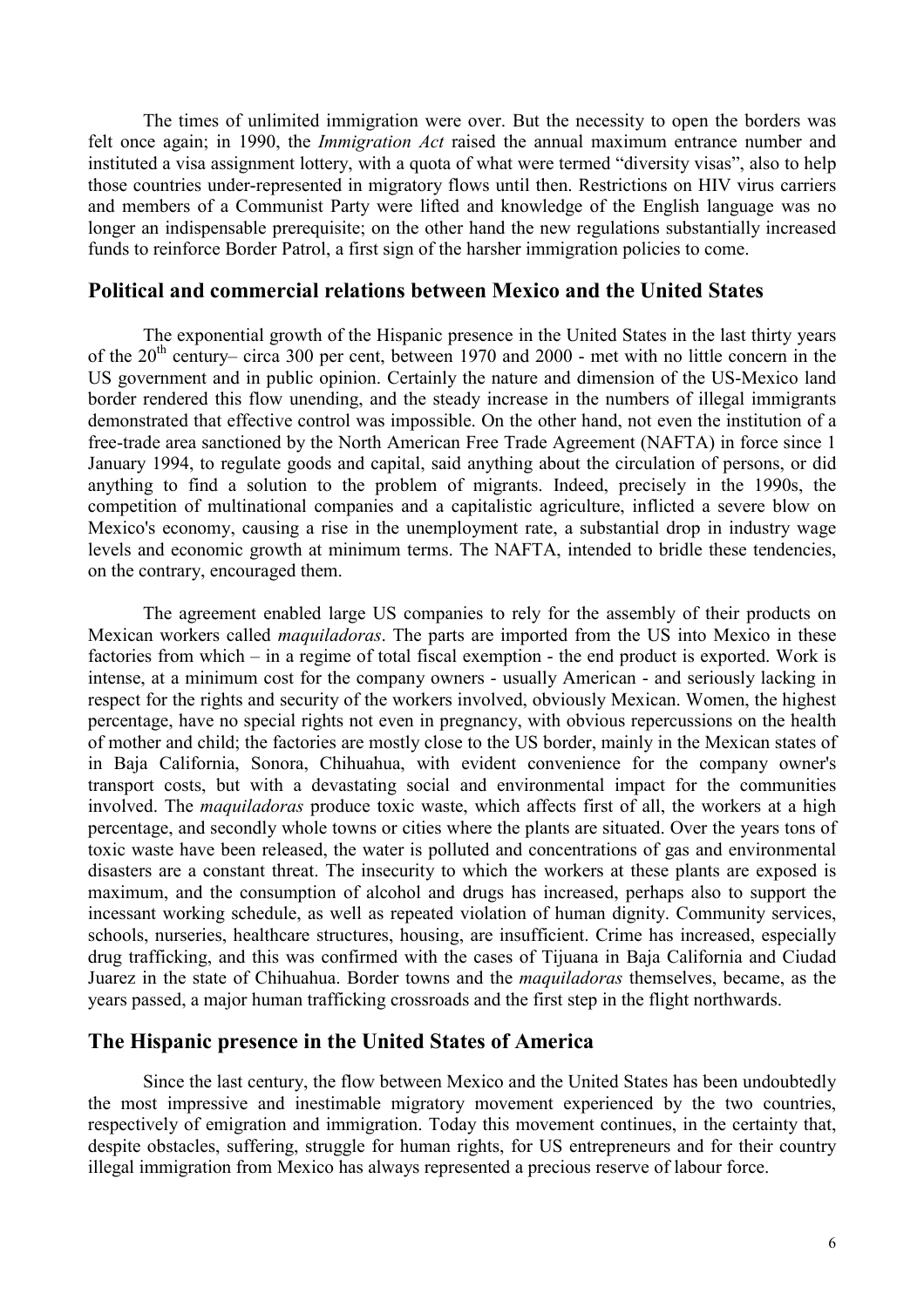Yet, no US or Mexican government has ever done enough to legalise or regulate migratory flows, pursuing ambiguous and blind policies in the face of real needs. In 1978, for example, a special amendment made available 20,000 visas, an insignificant number compared with requests for expatriation coming from a population with an annual growth rate of over 3 per cent, an increase of almost 2 million individuals to the working force every year and a domestic market unable to absorb them. In the 1970s the annual average of legal immigrants in the US was estimated at 65,000 units, compared with the presence of at least 4 million illegal immigrants. In the early 1980s the number of Mexican immigrants increased every year by about 200,000 units, even despite systematic expulsion, above all of illegal immigrants employed in industry. Between 1983 and 1987, during an important stage of growth for the US economy, the issue of illegal immigrants became unbearable; those were the years of the Reagan presidency, and in 1986 Congress gave its approval to the *Immigration Reform and Control Act* (IRCA), a law intended to prevent the repetition of this extreme situation in the future: the law established the legalisation of all foreigners who had entered the US before 1 January 1982 and who had worked at least 90 days. Penal sanctions against employers of illegal immigrants were introduced, and control on the part of police on the Mexican border was intensified. In 1988 alone, the Border Patrol captured over one million persons trying to reach the United States; but evidently, an equal number had escaped control. About 2.6 million benefited from the act of amendment, half of them Mexican, the most numerous category of illegal workers in the US. On that occasion, the US Catholic Bishops obtained permission from the INS, Immigration and Naturalization Service, for Catholic organisations and volunteers all over the country to help immigrants fill in application forms for permanent citizenship.

In the meantime with massive Hispanicisation of south western states such as California, in the early 1990s there was a recrudescence of xenophobia, particularly towards illegal immigrants from Mexico, and in a minor degree, towards those from other parts of Latin America (OTM, Other than Mexican). Illegal immigrants became a scapegoat for the recession which was happening in the United States, and they were a social problem, more than a political one. One of the harshest xenophobe demands in those years, was launched in 1994 in California: *Proposition 187*, "Save Our State initiative", to exclude illegal immigrants from healthcare, education and other social services. The *Proposition* gained support also in other states including Illinois, Florida, Texas, New York, but it was never applied because deemed unconstitutional.

The first official act of those years was the *Illegal Immigration Reform and Immigrant Responsibility Act* (IIRIRA) of 1996, which introduced an illegal immigrant deportation procedure, annual recruitment of at least one thousand Border Patrol agents for five years (1997-2001), stricter border protection measures, limited entrance for expelled illegal immigrants, with ulterior restrictions on admission to higher education and welfare programmes. According to the new law even minor crimes (such as shop lifting) could be a reason for deportation, to apply to residents married to American citizens or with children born on American soil. When the IIRIRA was approved it had a retroactive effect, including US residents who had committed minor crimes in the past.

This punitive strategy had started even before the new norms were approved at the federal political level. As Kevin Appleby director of the Office for Immigration Policies of the US Catholic Conference of Bishops, USCCB, told Fides, already in September 1993 "The government service for immigration, INS, Immigration and Naturalization Service, launched what was termed operation 'Blockade' to armour the US-Mexico border". The operation, later renamed, "Hold the line" (or, "Stop, stay on the border line "), was inaugurated on the El Paso border in Texas, to try to stem the illegal migratory flow from Mexico which transited in that area. The plan foresaw the use of 400 agents, vehicles and helicopters for about 30 km in and around El Paso. This became a model for border closing, and was used in other crucial passageways; Tucson, Arizona, in 1994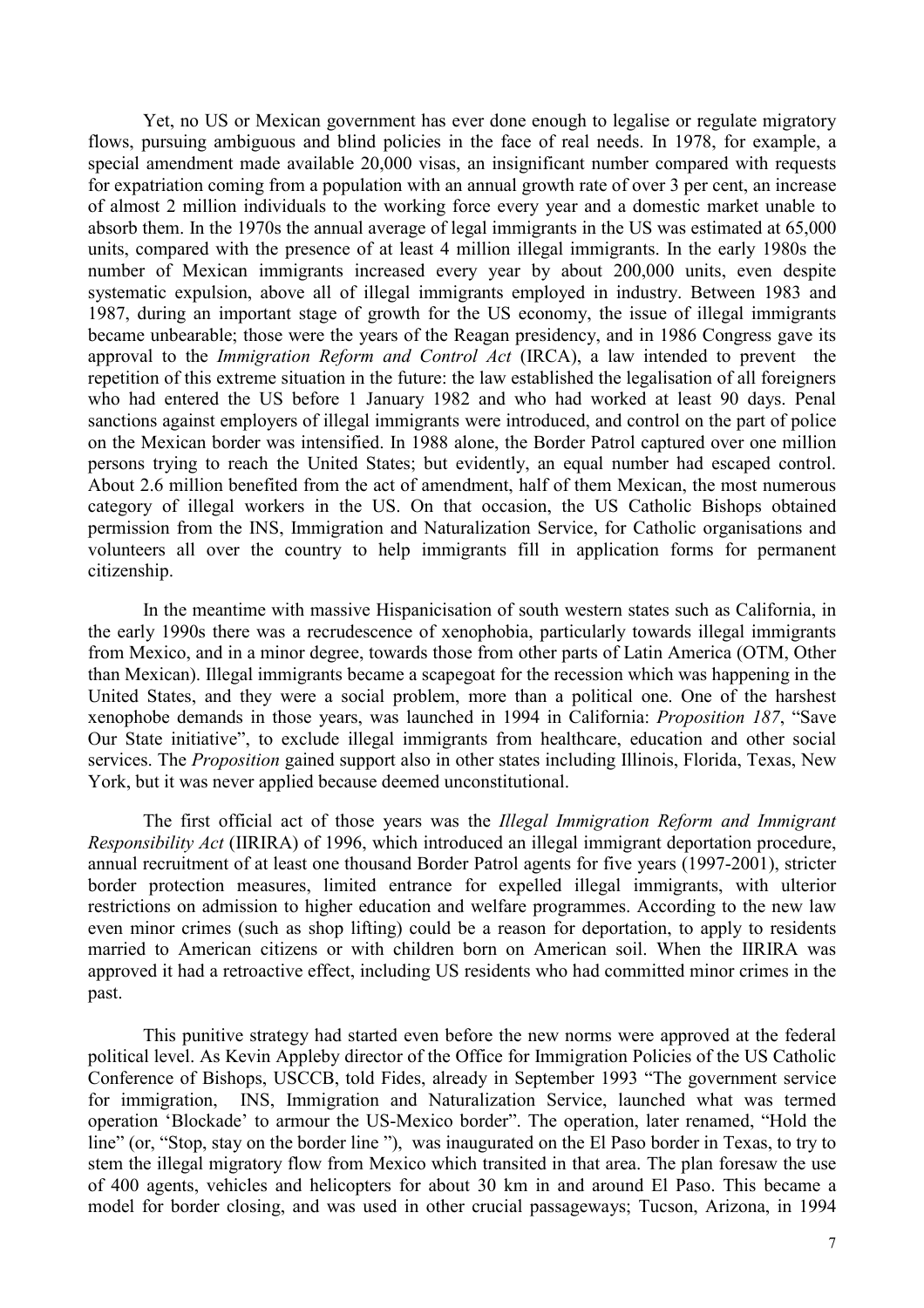with operation "Safeguard"; San Diego, California, in 1994 with operation "Gatekeeper"; McAllen and Laredo, Texas, in 1997 with Operation "Rio Grande"; El Centro, California, in 1998 as an extension of operation "Gatekeeper". US government investments were exceptional, in the certainty that for illegal entrance this was a valid deterrent. As we read in the 2001 report titled "Chaos on the US-Mexico Border, a report on Migrant Crossing Deaths, Immigrant Families and Subsistence– Level Laborers", issued by the Washington D.C. based The Catholic Legal Immigration Network INC., CLINIC, the aim of this protection system was a "multiplication of forces". ISIS, Integrated Surveillance Information System, uses television cameras, land sensors spread in the desert and other modern electronic devices, able to transmit continually movement on the border line with GPS (Global Positioning Satellite) and GIS (Geographic Information Systems), technology to identify the exact position of every illegal movement, excluding false alarms due to the passage of cattle or wild animals.

More than ten years later we can say, figures in hand, that this strategy only increased beyond all measure the quantity of public money invested in border protection, increased the number of persons killed while attempting to cross the border line, enriched human traffickers (*smugglers*), encouraged in total ambiguity employers who apply norms similar to those of dependence in a regime of slavery, strangle illegal workers with a starvation wage and massacring working-hours, under the blackmail of non-existence.

#### **Consequences of September 11th : "national security" and stricter migratory measures**

The terrorist attacks of 11 September 2001 and the collapse of the Twin Towers in New York, had a symbolic impact in addition to the objective consequences of the facts. The difficult count of the event's chain effects, includes a profound change in the perception that a person who is "different", is the bearer of a mortal threat and the invisible root of a war against an unknown world and an unknown enemy.

Responsibility attributed to Islamic extremists is officially the reason for different initiatives, government and other, perpetrated against Arab and Muslim communities and against immigrants in general, with the result of a devastating war at home, in addition to the known wars abroad in Afghanistan and in Iraq. The war at home has various connotations but will certainly be remembered for sparking among Americans serious diffidence towards Arabs and Muslims in general; due to orders to arrest and in some cases to detain in the months after the attack, Arab men with visas for tourism, work or study, and measures against American citizens of Arab origin; immigrant deportation orders issued on the basis of even minor offences; and lastly, the block on immigration of young men from the Middle East and the expulsion of 6,000 Arabs illegally present in the country from 2001 onwards.

"National security" and border protection had become a political obsession: on 1 March 2003, the government set up a Department of Homeland Security (DHS), integrating the office previously responsible, the U.S. Customs and Border Protection (CBP), into one of its bodies, the Immigration and Naturalization Service (INS). The new Department included the U.S. Immigration and Customs Enforcement (ICE), powerful investigative branch charged with identifying, investigating and dismantling national security weak points. The Office has delegates in all the main US embassies abroad, and special officials have ample investigative powers with regard to any other US government agency. Although attention is focused mainly on citizens of Arab origin and Muslim religion, civil freedom is restricted in many ways, with FBI interception of international telephone calls and e-mail messages, and other repercussions also in areas of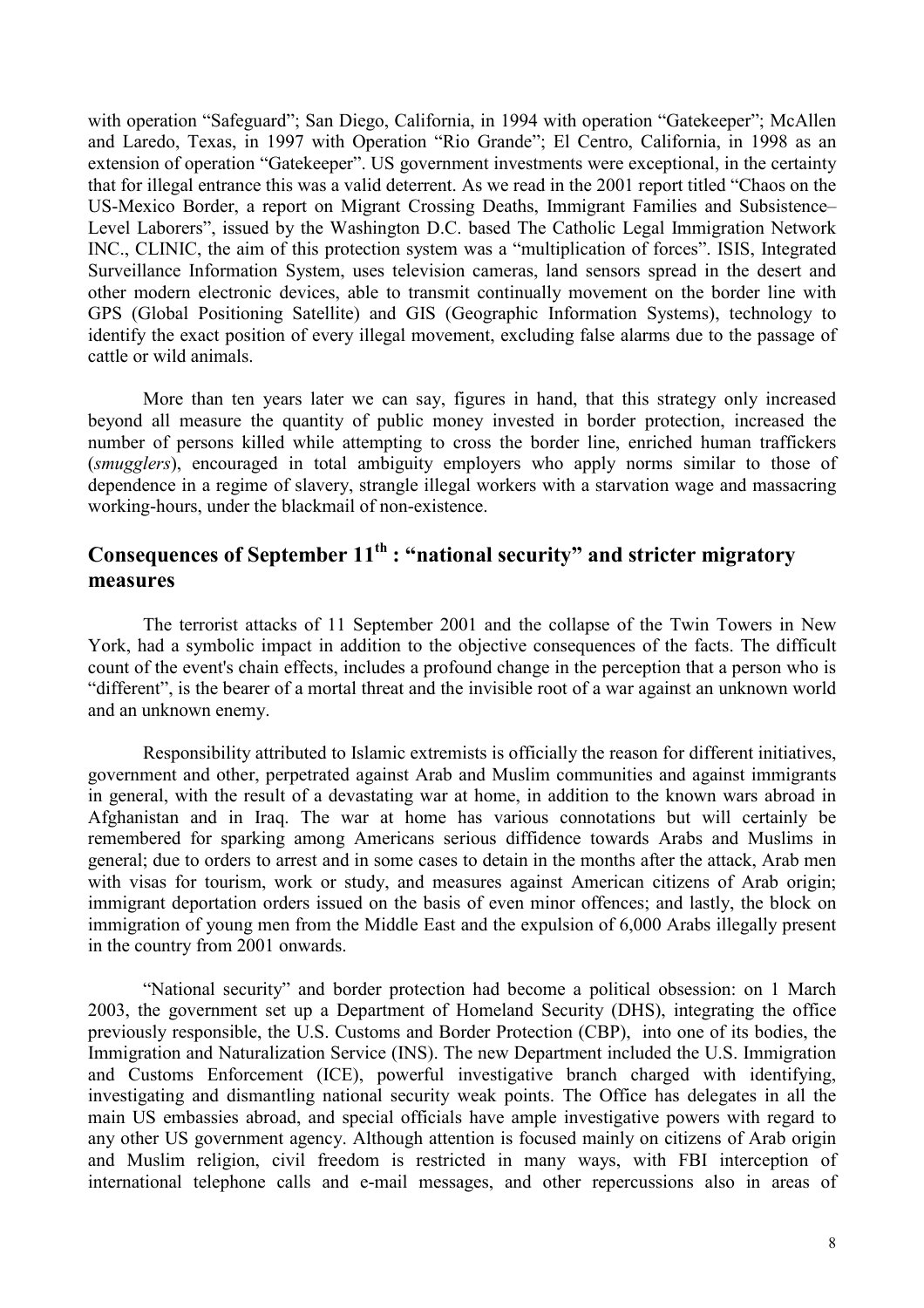"qualified" immigration, scholars, researches, young foreigners studying in America for an advanced degree.

Nevertheless, although the Bush presidency put policies to reform immigration laws high on its agenda in order to stem the illegal flow and guarantee national security, the work started by Congress has not yet produced the desired results.

The *Comprehensive Immigration Reform Act* (CIRA), proposed by republican Senator Arlen Specter in 2006, and signed among others by the Republic Presidency candidate John McCain and democratic senator Ted Kennedy, was definitively rejected by the Senate on 28 June 2007. The reform would have legalised 12 million irregulars, working and living in the United States and denied all rights. Those who oppose this reform, wish instead for a repressive law to finance greater border protection and encourage deportation, instead of legalisation, for illegal workers. In this direction, a new Bill was proposed in November 2007: *Secure America through Verification and Enforcement Act* (SAVE).

In the meantime, on 26 October 2006, Congress approved the *Border Secure Fence Act*, which authorised the building of a 700 mile wall along the Mexican border, the installation of advanced technology to detect presence on the border line and a higher number of Border Patrol agents.

 This is the only measure regarding immigration which the present government succeeded in obtaining from Congress, with repercussions also on the Canadian border, as Fides learned from Donald Kerwin, executive director of CLINIC. Kerwin said "funds assigned for border control increased from 361 million dollars in 1993 to 1.8 billion dollars in 2006. And in the same period, the irregular population in the country almost doubled, passing from 3.9 to about 12 million". The wall, he remarked with concern, "will not stop the number of migrants, it will only move the flow to other areas making the crossing more dangerous and enriching the *smugglers*, human traffickers who simply put up their crossing prices."

 Besides the construction of the wall, other initiatives taken by the present administration include: higher cost of applications for visas and citizenship and stiffer admission tests, obstacles in daily life of immigrants regarding healthcare, jobs, education. If suffices to think that irregulars were excluded from federal programmes of chemotherapy, a measure confirmed by some state administrations, but annulled and harshly condemned by the states of New Jersey, New York and Connecticut. Nevertheless, besides what goes on in Washington, local states or government may find their own solutions to the immigration emergency. A happy case refers to the city of New York, where in December 2007, the district attorney Robert Morgenthau announced the institution of the Immigrant Affairs Advisory Council, a special unit to help immigrants victims of abuse who even if they are illegal may denounce these events without fearing arrest or deportation. The measures renders less vulnerable their status. "Anyone living here must have the right to total protection of the law ", said Morgenthau. The special unit includes representatives of various nonprofit agencies actively involved in helping immigrants including 'Catholic Charities', an organisation of New York Catholic archdiocese, which offers assistance to the most vulnerable sections of the population.

#### **The position of the US Conference of Catholic Bishops**

 The Catholic Church in the United States, with its commitment to matters concerning immigration has always worked to promote total protection of rights, making her position official in various forms: acts and declarations of US and Mexican Bishops, Catholic delegations as observers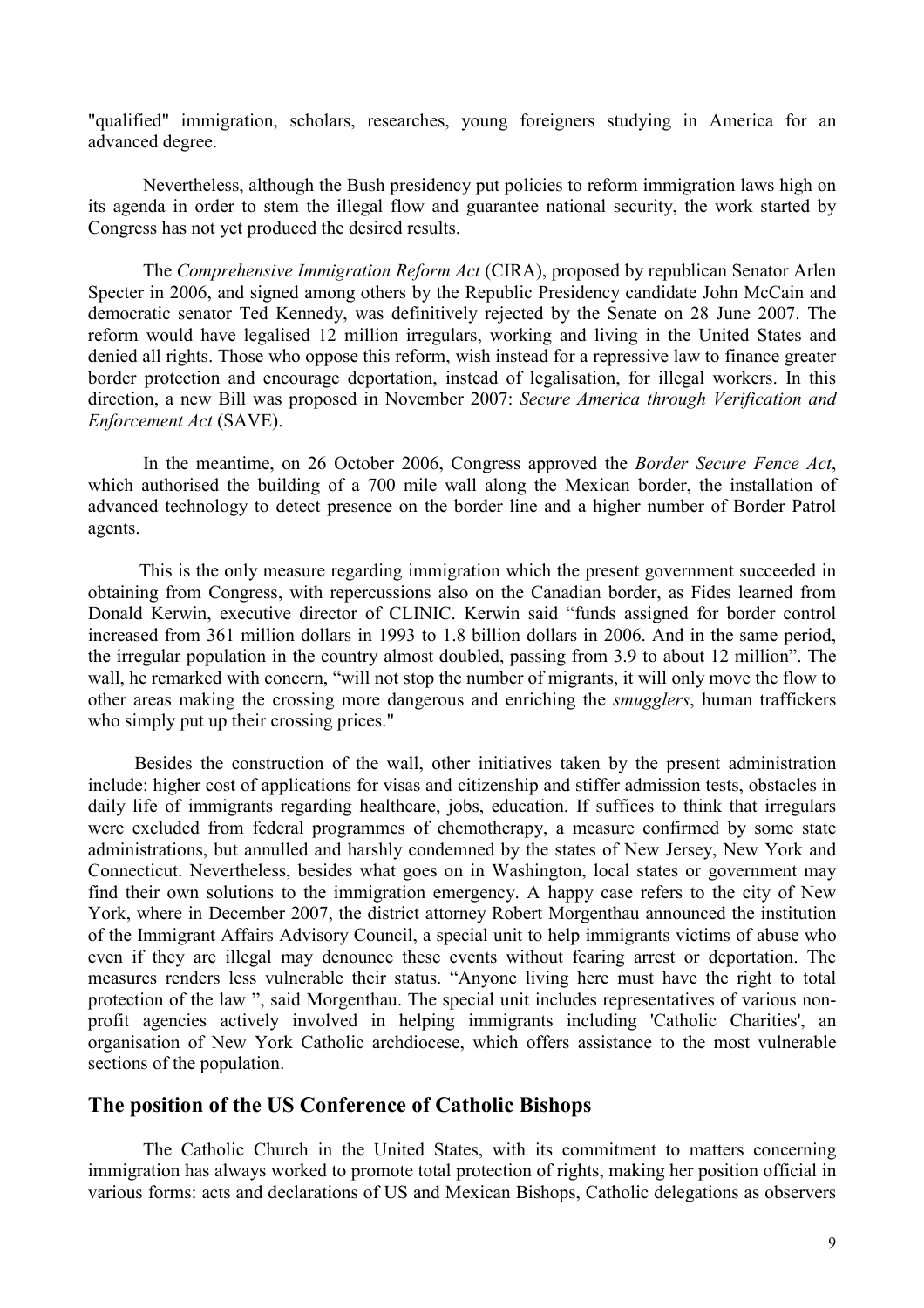at the US-Mexico border, and unceasing activity of Catholic associations, dioceses, individuals. During the recent apostolic journey to the United States of Benedict XVI, a joint declaration issued by the Holy See and the United States of America, released at the end of a private meeting on 16 April between the Pope and President Bush, reaffirmed interest for the issue, recognised by both the Pope and the President as critical. The declaration reads: "The Holy Father and the President discussed the situation on Latin America including, among others, the question of immigrants and the need for coordinated immigration policies, above all with regard to human treatment and the wellbeing of families".

The position of the Catholic Church has always been clear and the precipitation of events increased in proportion her commitment with regard to policies and in the field. Since 1999, the USCCB's Migration and Refugee Services (MRS), extended its attention to the growing problem of foreign and unaccompanied minors crossing the Mexican border, beginning in 2002 to work more specifically to help victims of human trafficking. Proof of this continual concern, between 2000 and 2003 alone*,* three important Pastoral Letters on the question issued by the Bishops: "Welcoming the Stranger Among Us: Unity in Diversity"; "Asian and Pacific Presence: Harmony in Faith"; and "Strangers No Longer: Together on the Journey of Hope" in collaboration with the Catholic Bishops of Mexico.

In June 2004, together with the Catholic Legal Immigration Network, INC., (CLINIC) the US Bishops began to work more actively towards the political goal of a global immigration reform, to which other national Catholic institutions adhered. This led to the launching of a "Justice for Immigrants: A Journey of Hope campaign", to mobilise institutions and individuals, to act as interlocutor with the national and international community, to maintain public attention and foster action from representatives of politics, Congress and government. The campaign was officially presented on 10 May 2005 by the then Archbishop of Washington, Cardinal Theodore Edgar McCarrick, who listed its goals:

- educate public opinion, especially the Catholic community and its official representatives with regard to Church teaching on the question of migration and migrants;
- create political will for a concrete immigration reform;
- enact legislative and administrative reforms based on the principles pronounced by the bishops;
- form Catholic networks to assist immigrants who qualify for the advantages of the reforms.

 "Like our nation, the Catholic Church in the United States is ethnically, socially and culturally varied ", the Cardinal recalled on that occasion and he added: "We, as the Church, celebrate and embrace this diversity". The Campaign initiatives were inspired among other things by a joint Pastoral Letter issued by the US and Mexican Bishops in 2003, "Strangers No Longer: Together on the Journey of Hope", calling for the "globalisation of solidarity".

 Nevertheless the path is arduous. In June 2007 the Senate rejected the proposed *Comprehensive Immigration Reform Act* (CIRA) which would have regulated 12 million regulars and protected those who wish to emigrate, also to be united with their family. With regard to family reunion the US Bishops expressed fears, "with waiting lists which can last more than ten years", Kevin Appleby, Director of the USCCB office for immigration policies told Fides. "The US Bishops officially requested with a revision maximum urgency of the present immigration rules, which should respect the minimum criteria of Christian morals ". The concrete appeal, Appleby added, is for the immediate realisation of the following: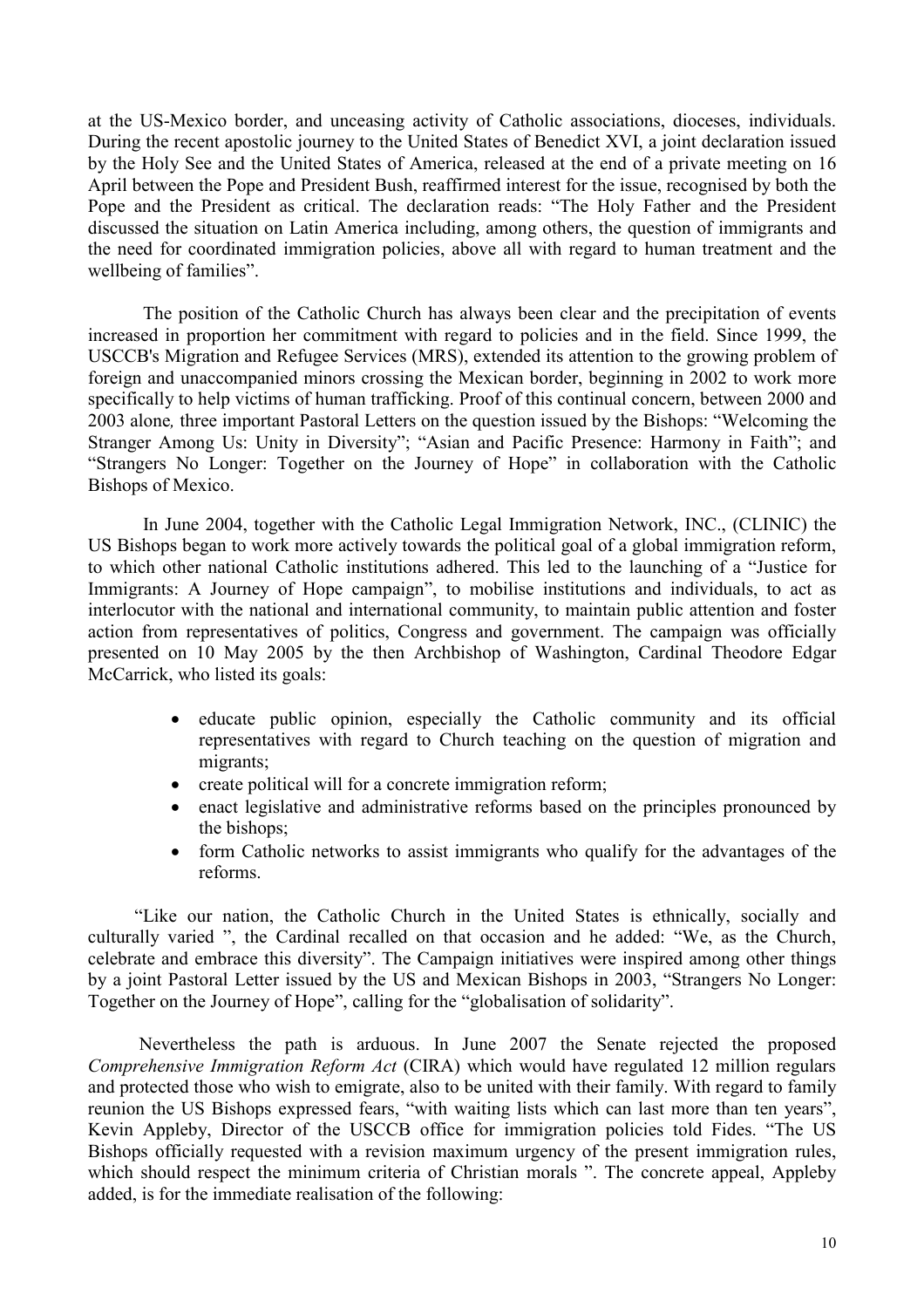- 1. a programme of legalisation for all irregulars in the country;
- 2. a reform based on labour which includes a programme for new workers who enter the country legally and in security;
- 3. a reform which takes into account the family situation and the necessity of family reunion;
- 4. the return to the "two process" model: a just process which respects both human rights and conventions in force;
- 5. more long-term policies to eliminate root causes of emigration.

Appleby told Fides about another area of USCCB concern, namely, incursions on certain US factories which employ irregular workers, regardless of the impact on families, children, communities, ordered by the National Security Department and carried out by the latter's investigative arm, Immigration and Customs Enforcement (ICE).

 The USCCB supports the proposed H.R. 5882 Law, presented by the House of Representatives. The Law establishes that visas for family reasons not assigned within a period of 12 months, should be "recaptured" and admitted for the following year, so as to reduce long waiting for family reunion. The Law would allow the reconsideration of about 93,000 family visas which would otherwise be lost in bureaucratic chaos.

 The American Bishops firmly disapproved the *Border Secure Fence Act*, signed by the Bush administration in 2006 authorising the construction of a 700 mile wall between Mexico and the United States. In an official statement, Bishop Gerald R. Barnes of the diocese of San Bernardino, California, expresses "profound disappointment and sadness". "From our point of view, the wall will not help to resolve the problem of illegal immigration. It create more problems than it solves", said Bishop Barnes, president of the USCCB Migration Commission which coordinates the different offices of the Migration and Refugee Services, the Immigration Policies Office directed by Appleby, the Office for Pastoral Care of migrants and refugees, the Office for Refugee Programmes and the Office of the Executive Director.

The serious situation which threatens to increase the living and working conditions of illegal immigrants in the US, are concerns not only for the American Bishops, but the entire local Catholic community.

 "In migrants the Church has always contemplated the image of Christ who said, 'I was a stranger and you made me welcome' (Mt 25:35). Their condition is, therefore, a challenge to the faith and love of believers, who are called on to heal the evils caused ". This statement is found at number 12 of the Instruction *Erga Migrantes Caritas Christi* (the love of Christ towards migrants), issued on 3 May 2004 by the Pontifical Council for Pastoral Care of Migrants and Itinerant Peoples. The Secretary of the Council, Archbishop Agostino Marchetto, has underlined many times the importance of this pastoral document, expressing his personal fear and the fear of the Church with regard to the building of a wall between the US and Mexico and for the sad plight of Latin American immigrants in the United States. On 3 August 2007 , in an interview with a Mexican daily El sol de Mexico, Archbishop Marchetto said "the Catholic Church affirms the right to emigrate, with certain conditions, and the duty to be integrated into the welcoming country, to respect its laws and national identity". While acknowledging the right to defend national borders, Marchetto stressed the value and respect for human rights as inseparable elements, recalling that "the common good includes not only the nation but the whole world. We must see the necessity of a new world order as Benedict XVI has said in line with his predecessors". Adding that "in any case, the vision must be multidimensional, integral, and not limited to questions of security", Archbishop Marchetto concluded by stressing the necessity of reforms, which must include, as requested by the